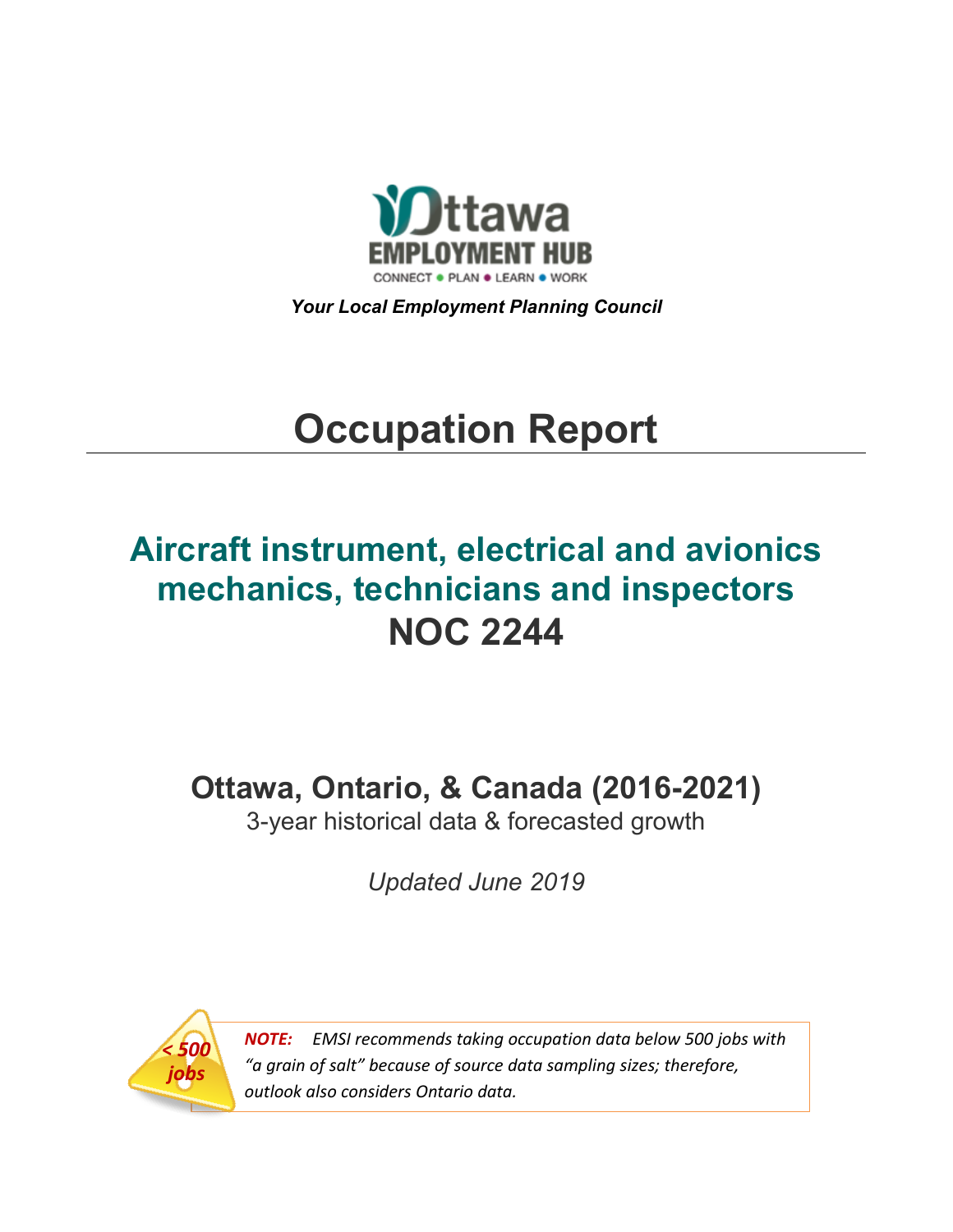

#### **Aircraft instrument, electrical and avionics mechanics, technicians and inspectors Ottawa Outlook**

| <b>NOC 2244</b> |
|-----------------|
|                 |

 $\lim_{k\to\infty}$  **Fair**  $\star$  **Fair**  $\star$  **Cood**  $\star$   $\star$   $\star$ 

*Based on past and forecasted growth.*

## **A Local Snapshot**

- Employment in this occupation **increased in Ottawa from 2016 to 2018** (**3.6%**); it is forecast to **increase an additional 5.1%** over the next three years.
- **4.8%** were **unemployed in Ottawa in 2016; less than 10** of those in this occupation were **selfemployed**.
- **Median hourly wage** for this occupation was **\$39.54**.
- **603.0 %** of the 2018 jobs were in the **Defence services** industry sector.
- Ottawa has a **lower share of this occupation** than the nation.
- **Provincially**, this occupation decreased from 2016 to 2018 (**6.7%**); it is expected to grow over the next three years (**1.8%**).
- *Canada Job Bank* forecasted **fair** employment potential for this occupation in Ottawa from 2018-2020.

## **Overview**

| <b>Ottawa Jobs (2018)</b>          |         | 175 (<10 were self-employed) |                      |  |  |
|------------------------------------|---------|------------------------------|----------------------|--|--|
| 2016 Ottawa Unemployment Rate      | 4.8%    | Ontario                      | $3.0\%$              |  |  |
| Location Quotient to Nation (2018) | 0.81    |                              |                      |  |  |
| Change in Jobs (2016 - 2018)       | $3.6\%$ |                              | $(2018 - 2021)$ 5.1% |  |  |

*NOTE: Location quotient (LQ) is a way of quantifying how concentrated a particular occupation is in a region compared to the nation or province. A quotient of 1.00 means Ottawa has the same share of the occupation as the nation/province. A quotient higher than 1.00 means Ottawa has a greater share, and lower than 1.00 means Ottawa's share is lower than the average.*

## **OTTAWA | Percentile Earnings** *(not including self-employed)*



## **Ottawa | Growth**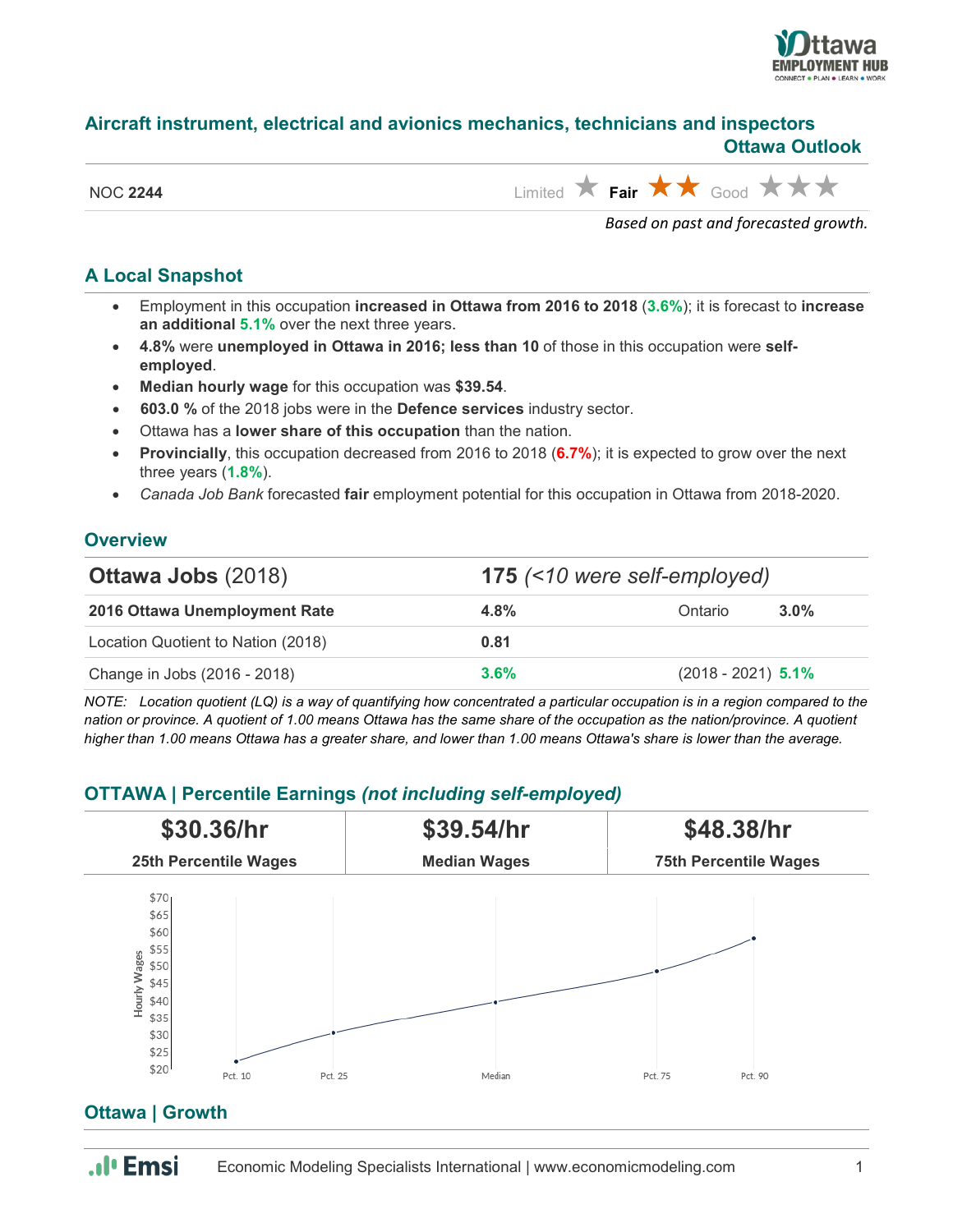

| 169              | 184              |                    | 8.9%                 |
|------------------|------------------|--------------------|----------------------|
| <b>2016 Jobs</b> | <b>2021 Jobs</b> | Change (2016-2021) | % Change (2016-2021) |

## **Regional Trends**



|           | <b>Region</b> |               | <b>2016 Jobs</b> | 2021 Jobs      | Change | % Change |
|-----------|---------------|---------------|------------------|----------------|--------|----------|
| $\bullet$ | Ottawa        |               | 169              | 184            | 15     | 8.9%     |
| $\bullet$ | Ontario       |               | 1,773            | 1,683          | $-90$  | $-5.1%$  |
| $\bullet$ | Canada        |               | 7,283            | 6,752          | $-531$ | $-7.3%$  |
|           |               | <b>Ottawa</b> |                  | <b>Ontario</b> |        | Canada   |
| 2016 Jobs |               | 169           |                  | 1,773          |        | 7,283    |
| 2017 Jobs |               | 181           |                  | 1,799          |        | 7,152    |
| 2018 Jobs |               | 175           |                  | 1,654          |        | 6,742    |
| 2019 Jobs |               | 178           |                  | 1,664          |        | 6,743    |
| 2020 Jobs |               | 181           |                  | 1,675          |        | 6,749    |
| 2021 Jobs |               | 184           |                  | 1,683          |        | 6,752    |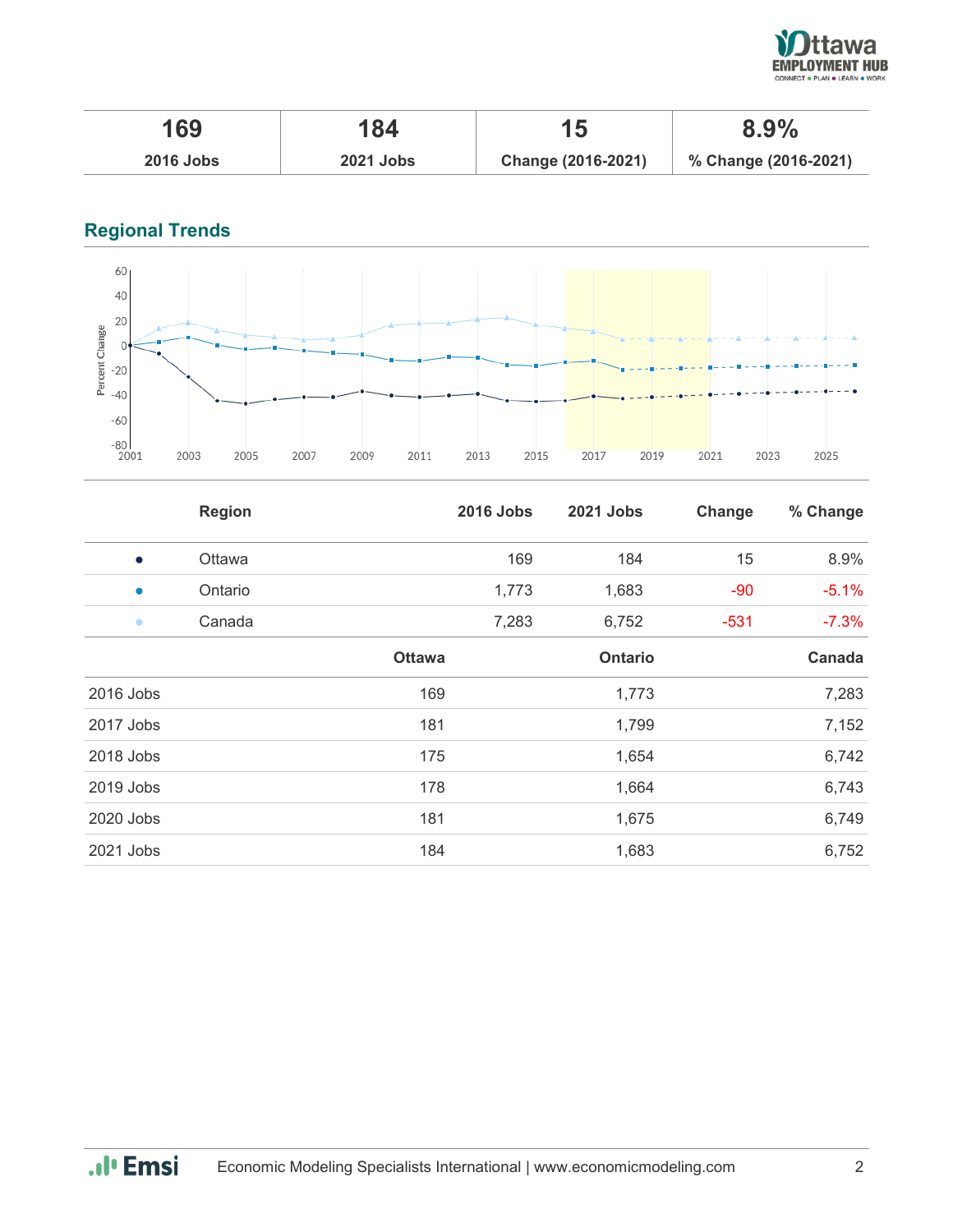

## **Ottawa | Industries Employing this Occupation**

| <b>Industry</b>                           | Occupation<br>Jobs in<br><b>Industry</b><br>(2018) | $%$ of<br><b>Occupation</b><br>in Industry<br>(2018) | % of Total<br>Jobs in<br><b>Industry</b><br>(2018) |
|-------------------------------------------|----------------------------------------------------|------------------------------------------------------|----------------------------------------------------|
| Defence services                          | 110                                                | 63.0%                                                | 0.8%                                               |
| Support activities for air transportation | 31                                                 | 17.5%                                                | $1.4\%$                                            |
| Scheduled air transportation              | ~10                                                | 5.6%                                                 | 0.9%                                               |
| Other federal services (9112-9119)        | $<$ 10                                             | 4.8%                                                 | $0.0\%$                                            |
| Aerospace product and parts manufacturing | < 10                                               | 4.7%                                                 | $1.2\%$                                            |

*NOTE: Inverse staffing patterns provides a table of percentages that shows how regional occupations are divided up among regional industries. For example, an inverse staffing pattern for registered nurses may show that 70% of RNs are employed by hospitals, 10% by local government (i.e., public schools), 10% by nursing homes, and 10% by offices of physicians.*

## **Educational programs and completions in Ottawa** *(public institutions only***)**

|                 |                                                                                   | 174                       |                           |  |
|-----------------|-----------------------------------------------------------------------------------|---------------------------|---------------------------|--|
| Programs (2016) |                                                                                   | <b>Completions (2016)</b> |                           |  |
| <b>CIP Code</b> | Program                                                                           |                           | <b>Completions (2016)</b> |  |
| 15.04           | Electromechanical and instrumentation and<br>maintenance technologies/technicians |                           | 66                        |  |
| 47.06           | Vehicle maintenance and repair technologies<br>63                                 |                           |                           |  |
| 15.08           | Mechanical engineering related<br>technologies/technicians                        |                           | 45                        |  |

*NOTE: EMSI Analyst uses Statistics Canada's PSIS data to compile completions for postsecondary programs offered in Canada, classified by the 2016 CIP codes. 2016 data includes those who graduated in spring 2017.*

## **Job Postings by Month**



Total annual job postings: 14

*NOTE: Based on newly published job postings first found between January 01, 2018 and December 31, 2018 AND location is Ottawa Census Sub-division, Vicinity Jobs.*